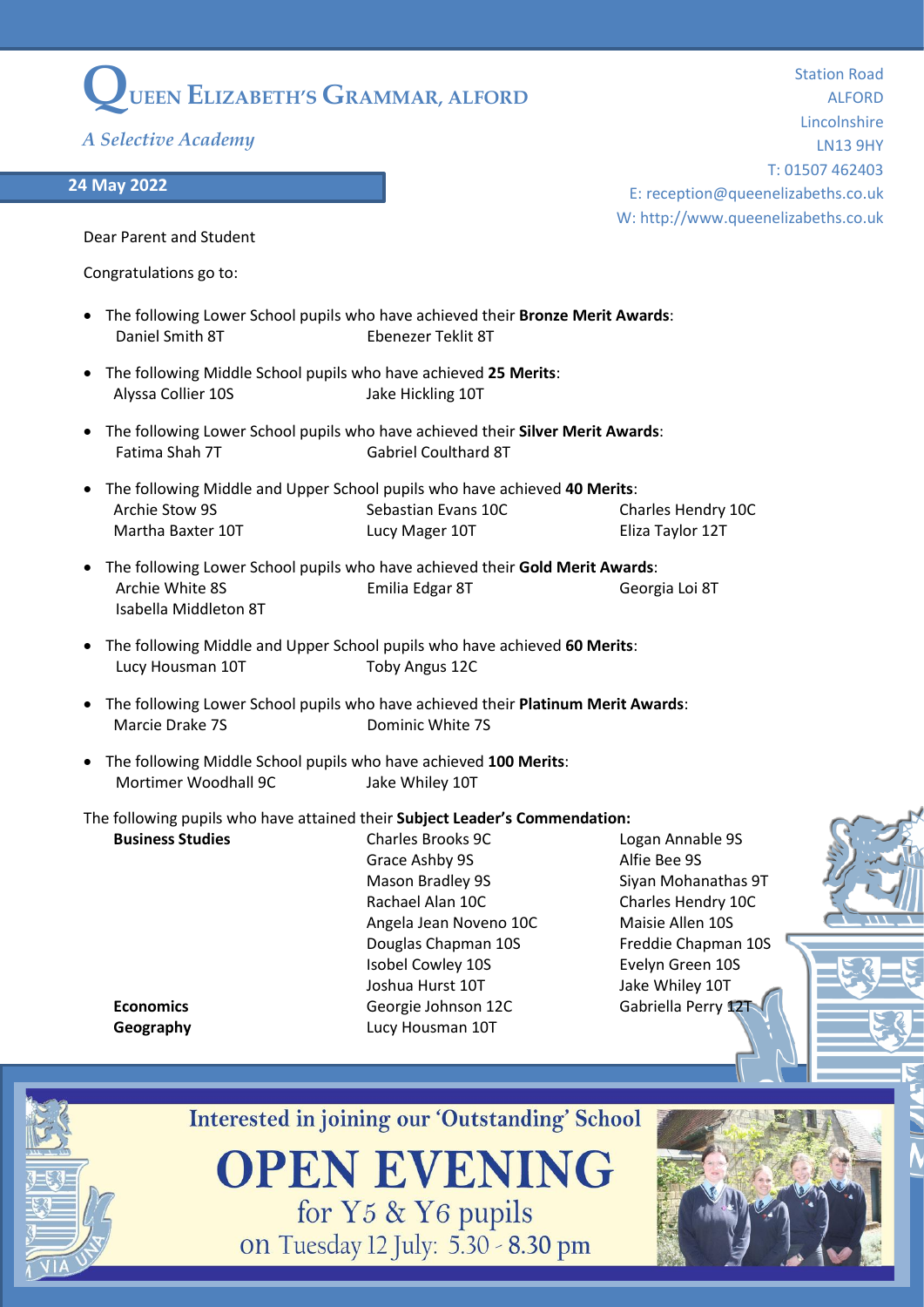| German                    | <b>Gabriel Coulthard 8T</b><br>Oscar Watson 8T | Emelia Reetham 8T<br>Holly Powell 9T |
|---------------------------|------------------------------------------------|--------------------------------------|
|                           | Isobel Cowley 10S                              |                                      |
| <b>History</b>            | Mason Blades 8S                                | Heber Murtagh 8T                     |
|                           | Emelia Reetham 8T                              | Charlie Storr 8T                     |
| Literacy                  | Natalia Willson 7T                             |                                      |
| <b>Mathematics</b>        | Noah Simpson 8C                                | Skyla Clarke 10C                     |
|                           | Elijah Coulthard 10T                           | Millie Kenning 10T                   |
|                           | Jessica Willey 10T                             | Toby Angus 12C                       |
|                           | Rebecca Bonser 12C                             |                                      |
| <b>Physical Education</b> | Hanan Abdulraheem 7T                           | Oliver Dixon 7T                      |
|                           | <b>Gabriel Coulthard 8T</b>                    |                                      |
| <b>Religious Studies</b>  | Evelyn Green 10S                               | Isabel Abbott 10T                    |
| <b>Spanish</b>            | Kacie Lomas 7S                                 | Annie Palmer 9C                      |

- Jack Welborn 7S, Abigail Scott 8C and James Seymour 9S who competed in the Lincolnshire Schools Golf Championship at South Kyme Golf Club, achieving a third in the team event, with Abigail securing second place in the individual competition for girls.
- Joseph Young 8C competed in a Jiu Jitsu Inter-Club event in Wisbech, and after four hard fought matches secured a Silver medal.
- Brodie West 12C for climbing Snowdon on her 17<sup>th</sup> Birthday to raise money for Parkinson's UK, donations can be made to Brodie's fundraising page [Go Fund](https://gofund.me/e5fa571d) page.

**Free Schools Meals** are available to pupils in Y7-11 if you are in receipt of one of the following benefits: Universal Credit with an annual net earned income of nor more than £7,400, Income Support, Income-based Jobseeker's Allowance, Income-related Employment and Support Allowance, support under Part VI of the Immigration and Asylum Act 1999, the guarantee element of state Pension Credit or Child Tax Credit (with no Working Tax Credit) with an annual income of no more than £16,190 or Working Tax Credit. If you think you may be entitled please apply t[o free school meals.](https://lcc.cloud.servelec-synergy.com/SynergyWeb/Parents/default.aspx) Any *new* qualifying applications for Free School Meals will receive a one-off credit of £50, which can be used towards uniform and trips at the point of qualification. Sixth Former's who feel they fit into this category should apply for a school bursary, as outlined in the Tuesday Letter dated 7 September, [Tuesday Letters.](https://www.queenelizabeths.co.uk/html/letter/index.php)

George Elson 12T is cycling 300 miles in June in aid of Cancer Research, donations can be made to George's fundraising [Cancer Research](https://fundraise.cancerresearchuk.org/page/georges-cycle-300-giving-page-11) page.



**SOUTH KYME** 



UNU